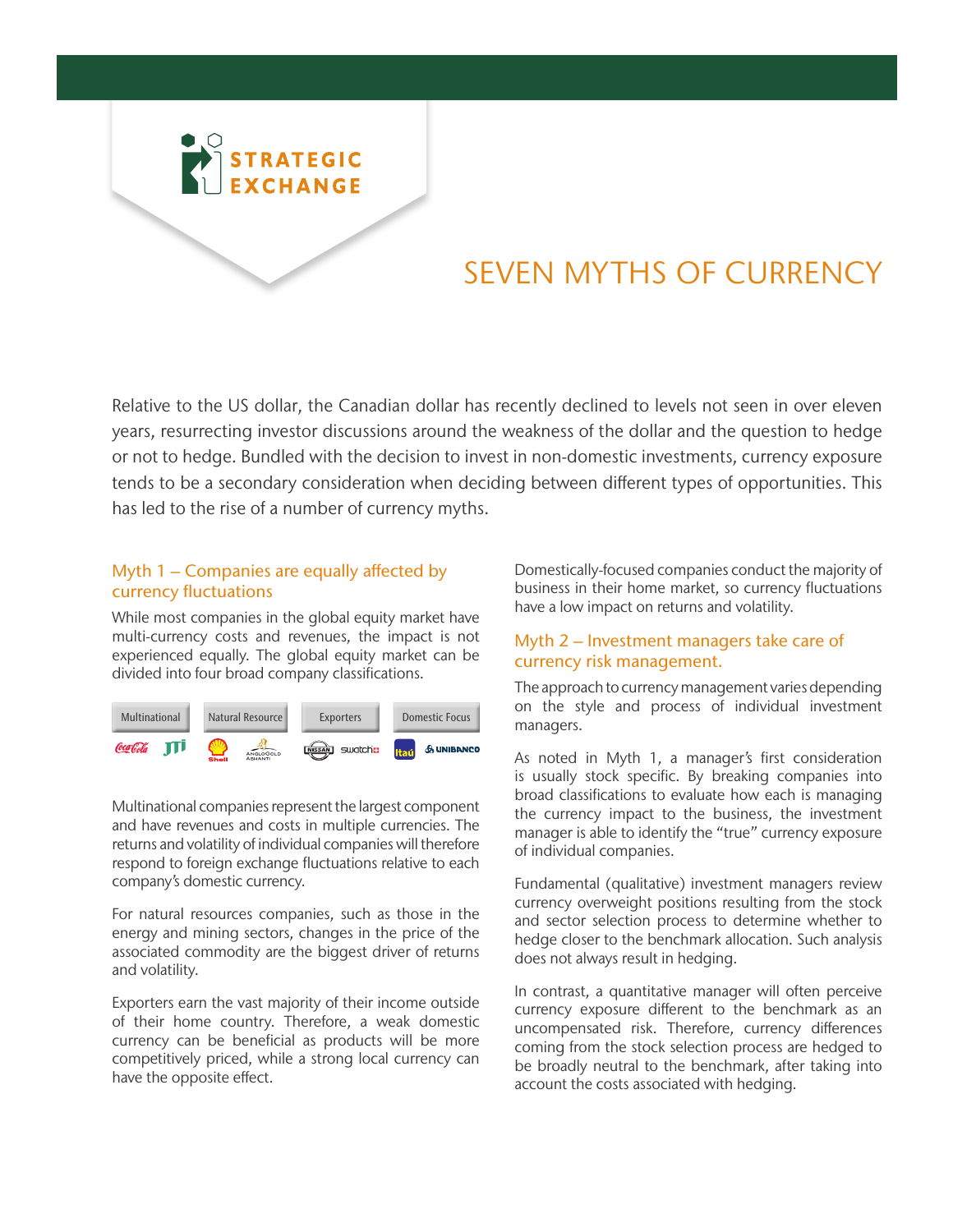#### Myth 3 – Global equities are more volatile than Canadian equities

Whether we consider returns over the short term (e.g., one year) or longer term (e.g., 10 years), global equities are generally less volatile than Canadian equities despite the currency exposure.

Chart 1 displays the relative volatility of returns over rolling one-year periods for Canadian equities (the S&P/TSX Index) versus global equities (the MSCI World Index on an unhedged basis).

Despite the currency exposure associated with global equities, historically the Canadian equity market has been more volatile than the global equity market.



Longer-term analysis (10-year rolling periods) shows similar evidence, further supporting that global equity returns are less volatile than Canadian equity (Chart 2).



Global equities offer a much broader opportunity set for investors compared to Canadian equities, which is a contributing factor to their lower return volatility.

#### Myth 4 – Hedging reduces global equity volatility

Investing in global equities introduces currency exposure. Despite a belief that unhedged returns are more volatile, based on rolling three-year return volatility (Chart 3) the opposite has generally been true, particularly most recently.



The lower volatility of unhedged global equity is even more compelling from a total portfolio risk and return perspective for a typical multi-asset class portfolio, investing in a range of equities and fixed income. The merits of currency diversification make a strong case for unhedged global equities.

#### Myth 5 – An optimal hedge ratio is 50%.

Once the decision is made to hedge currency exposure, the task then becomes identifying an optimal hedge ratio; in other words the ideal percentage of currency exposure to hedge in order to manage currency risk.

Research papers often point to a 50% hedge ratio as being "optimal" but currency hedging should be based on the actual percentage of foreign currency exposure.

For example, if an investor has a hedge ratio of 0% (i.e., no currency hedging) and another investor has a 50% hedge ratio your natural reaction would be that both can't be correct. However, if the investor with no currency hedging has 20% currency exposure at the total fund level, while the 50% hedge ratio investor has 40% currency exposure, their net currency exposure will be the same.

This example highlights the importance of assessing risk in the context of the total portfolio and not just at an individual investment level.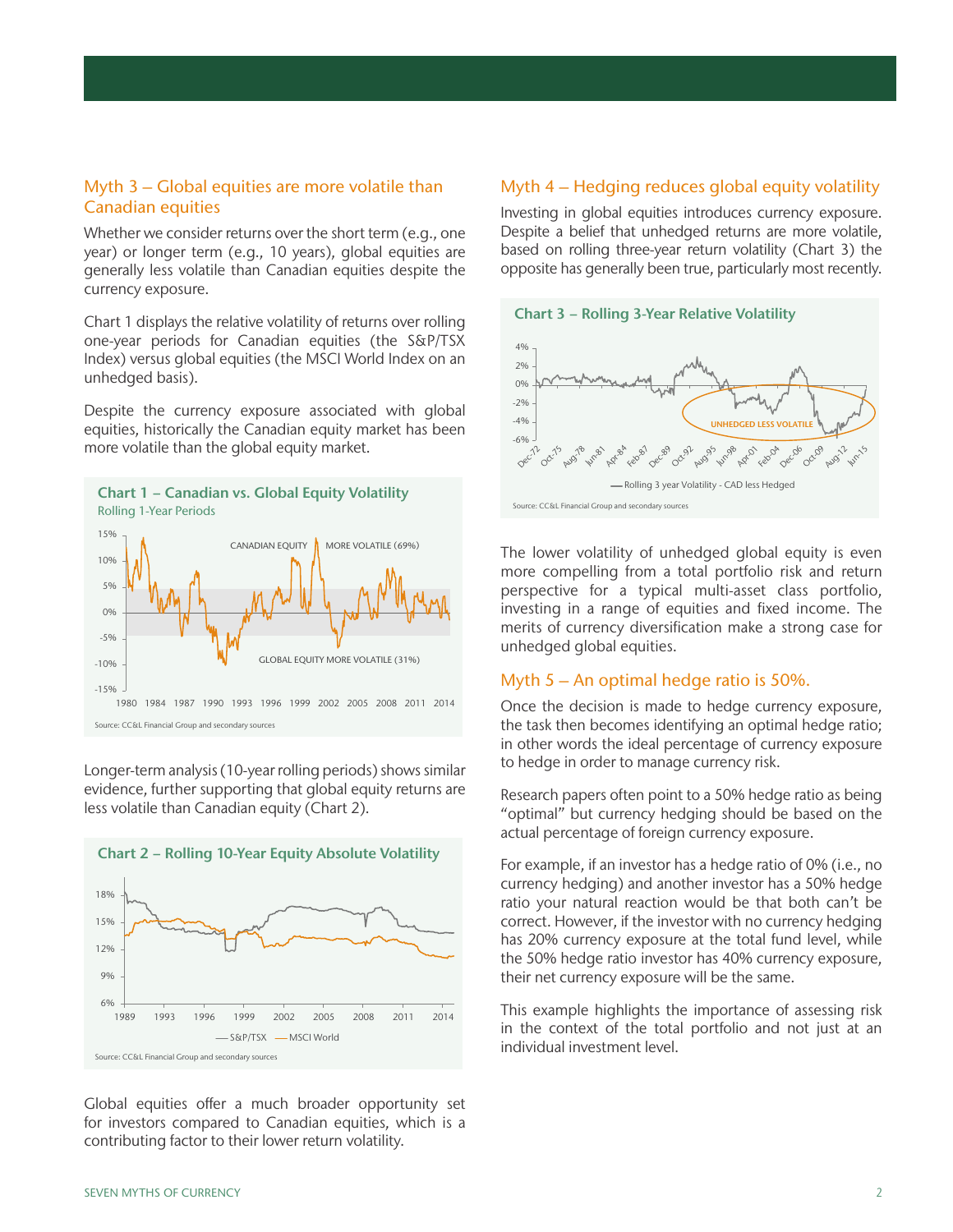### Myth 6 – Regret risk currency hedging has no benefit

Currency fluctuations impact returns over both the short and longer term. Therefore, for some investors hedging a fixed percentage of their currency exposure can be beneficial by reducing the regret of adopting a particular approach and being wrong.

Often referred to as managing "regret risk", the belief is that hedging a fixed currency component leads to a better outcome compared to choosing not to hedge, or choosing to hedge all the currency exposure and having the opposite scenario occur.

Chart 4 displays the relative performance of unhedged US equity returns less hedged returns under two scenarios: unhedged versus fully hedged (grey line) and unhedged less a fixed (50%) hedged return series (orange line).



The fixed "regret" risk hedging approach takes out the relative return highs and lows, resulting in less extreme outperformance or underperformance, which for some investors is a genuine benefit.

## Myth 7 – Dynamic hedging provides short-term benefits

The relative strength or weakness of a currency pair can trend over time. Such trending begs the question of whether a more dynamic approach to currency hedging provides a better solution than a fixed hedge approach.

A dynamic hedging approach is based on a set of thresholds acting as triggers to determine the timing and the amount of currency to hedge depending on the currency's relative strength or weakness. To illustrate the dynamic approach, Table 1 below shows a set of thresholds used for a U.S. equity index portfolio.

#### Table 1 - Dynamic Thresholds

| <b>Exchange Rate (US per 1 CAD)</b> | % of US Equities to be hedged |
|-------------------------------------|-------------------------------|
| Greater than \$0.90                 | $(0\%$                        |
| \$0.85 to \$0.90                    | 20%                           |
| \$0.75 to \$0.85                    | 40%                           |
| Less than \$0.75                    | 60%                           |

The rolling 3-year fixed (50%) hedge returns less the dynamic hedge returns show dynamic hedging provided a performance benefit in the most recent periods relative to fixed hedging (Chart 5). This was because there was less hedged currency for the dynamic approach when the Canadian dollar weakened.



Source (both graphs): CC&L Financial Group and secondary sources

In the most recent periods, dynamic hedging also maintained more of the lower volatility merits associated with an unhedged approach, but it took decades before any material benefit was realized.

Dynamic hedging provides episodic benefits that can take a long time to surface. The infrequency of the benefit raises the question of whether it is enough to warrant the extra time and governance oversight required, or would time and effort be better rewarded elsewhere?